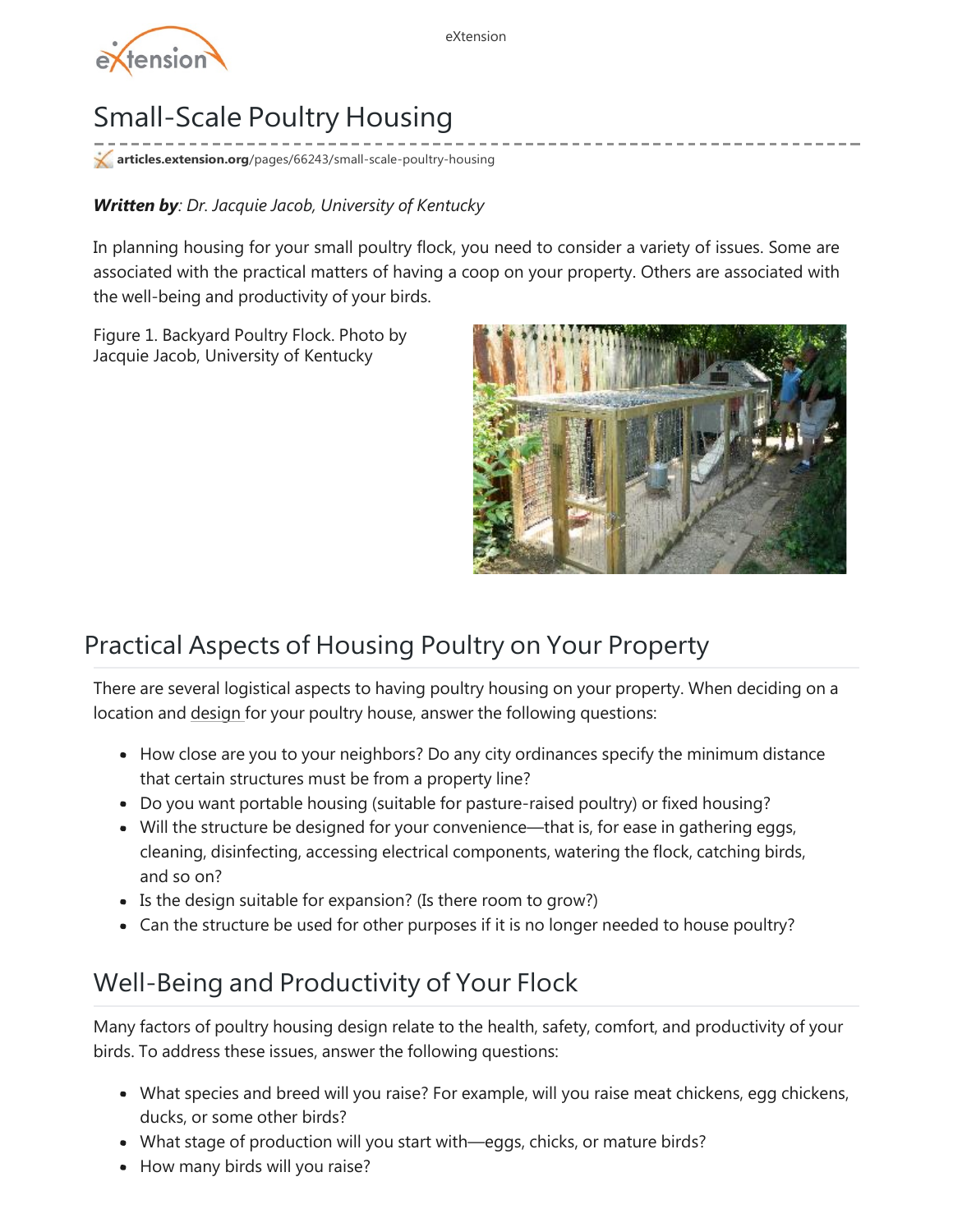• How will you ensure bird health, safety, and comfort (that is, through adequate space, adequate ventilation, appropriate lighting, appropriate sanitation measures, and so on)?

For the well-being and productivity of the birds, poultry housing should provide protection from the weather, protection from predators, adequate space, easy access to feed and water, sufficient light, and adequate ventilation.

## Protection from Weather

Your coop should protect your flock from rain, snow, hot or cold temperatures, and other weather conditions.

Poultry housing should be dry and draft free. A simple, draft-free building with windows and/or doors that can be opened for ventilation when necessary will work.

It is important to build your coop in a high, well-drained area. Placing your coop in such a location prevents moisture from building up in the floor and outdoor runs (if present). Excess moisture can result in a buildup of ammonia in the coop. In addition, although chickens can endure quite low temperatures, they cannot tolerate being wet and cold. Consider placing a windbreak (natural or manufactured) on the side of the structure that faces prevailing winds.

In some parts of the country, winter temperatures can be stressful to birds. If you live in such an area, plan your structure to minimize this stress by using a draft-free design and installing proper insulation and heated waterers. If properly designed, poultry housing units need not be heated.

## Protection from Predators

The best way to protect your flock from predators is to keep birds confined, remembering, however, that rodents, snakes, and other predators can dig under walls. Securely covering windows with heavygauge mesh wire or screening helps keep out predators as well as wild birds, which can be sources of disease. If you allow your birds to run outside the coop, install a fence to keep out land predators. It is important to bury the wire along the fence border at least 12 inches deep and to toe the fence outward about 6 inches. Taking these precautions will stop predators from digging under the fence animals that typically dig at the base of the fence will encounter more fencing and be unable to continue. Another option is to run electric fencing around the outside of the pen. Electric fencing should be 4 inches off the ground and about 1 foot from the main fence. Energizers for electric fencing can be powered by battery or plugged directly into an outlet.

To prevent problems with hawks and owls, cover your outside runs with mesh wire or netting. Some flock owners have had success by using twine to create a grid cover 3 to 4 feet over the pen. Supplying ground cover, such as a bush or tall leafy vegetation, provides cover for the birds to hide under. If your outside runs are not predator-proof, it is best to lock up your flock before dark. Solarpowered units are available for taking this action.

To protect your flock from theft, lock the building and pens securely whenever you are not home. Also, keeping a protective dog near your coop usually works well to discourage predators and unwanted visitors. Door-closing systems are available and can be used to shut entryways automatically (controlled by a timer or by darkness).